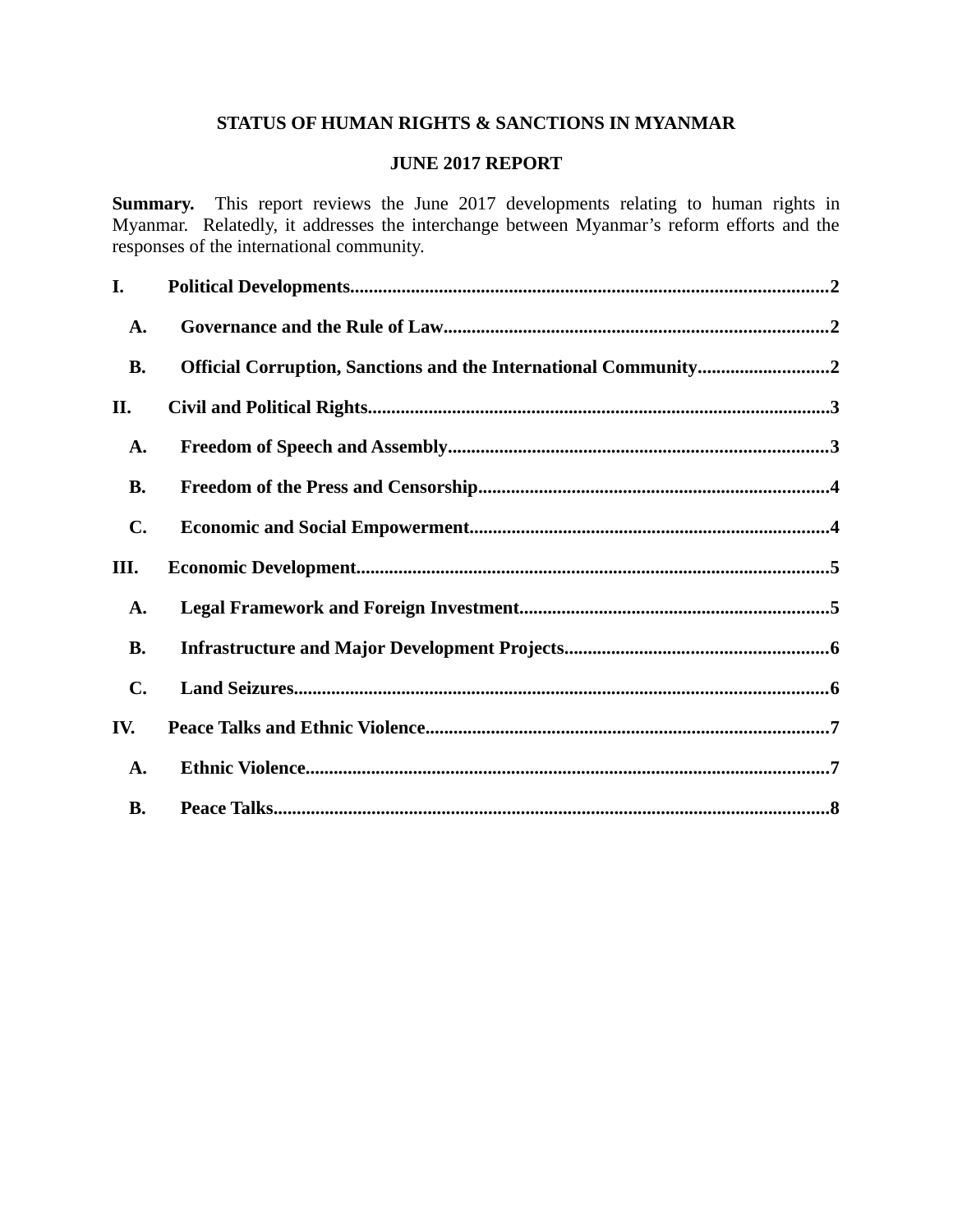## **I. Political Developments**

## <span id="page-1-2"></span><span id="page-1-0"></span>**A. Governance and the Rule of Law**

In June, critics of the National League for Democracy ("NLD") renewed requests to improve the ability of Myanmar citizens to observe court hearings and trials.<sup>1</sup> According to these critics, increased transparency in court proceedings would lead to increased judicial accountability and an enhanced public trust in the rule of law, including by introducing a check against corrupt or arbitrary judgments.<sup>2</sup> A report published in June by Justice Base detailed the various difficulties that reporters encountered when attempting to observe Myanmar court proceedings, including confined courtrooms unable to fit observers and, more troubling, efforts by court officials and police to intimidate visitors.<sup>3</sup> According to Justice Base, members of the public should not be limited to observing only cases where the observer has a direct connection to the case being heard.<sup>4</sup>

Sein Hla, a Myanmar lawyer, recently made a more sweeping suggestion to reform the Myanmar judicial system away from the current British-derived system to one that more closely reflects Myanmar's culture and tradition.<sup>5</sup> He suggested that the government form a special committee to conduct a study on how Myanmar had traditionally approached matters of jurisprudence and individual rights prior to the imposition of the British legal tradition.<sup>6</sup>

# **B. Official Corruption, Sanctions and the International Community**

# <span id="page-1-1"></span>*Official Corruption*

In June, the manager of a hotel in Yangon alleged that the Secretary of the Ministry of Hotels and Tourism had demanded a payment of Kyat 10 million (approximately US \$7,336) in exchange for a recommendation letter to banks regarding the provision of loans.<sup>7</sup> The hotel manager, who said he had made the payment, allegedly received death threats after speaking publicly about the payment.<sup>8</sup> The Ministry of Hotels and Tourism published a statement which did not address the allegations of bribery but said that the hotel was a state-owned building and that the manager had leased it, had fallen behind on payments, and was required to repay his debt.<sup>9</sup>

In another case of alleged corruption, a businessman publicly claimed that he had paid Kyat 1.2 million (approximately US \$880) to a regional government official to ensure that farmers he planned to do business with would have their previously confiscated land returned to them.<sup>10</sup> Following the corruption accusations, the accuser was arrested and is now reportedly facing five charges across three townships, including three under the little-used Habitual Offenders Act.<sup>11</sup> At the time of the news report, the government had not commented publicly on the accusations.<sup>12</sup> According to the news report, the government official accused of receiving the payment had initially denied any knowledge of the accusations, or even knowing his accuser. When asked to explain phone messages he apparently sent to the accuser, however, the official later reportedly admitted to a local newspaper that he had hurriedly sent the messages while in a meeting and without realizing the subject of the conversation.<sup>13</sup>

As of June 2017, the number of complaints received by Myanmar's Anti-Corruption Commission has exceeded 3,200 since its formation in March 2014.<sup>14</sup> The commission said in a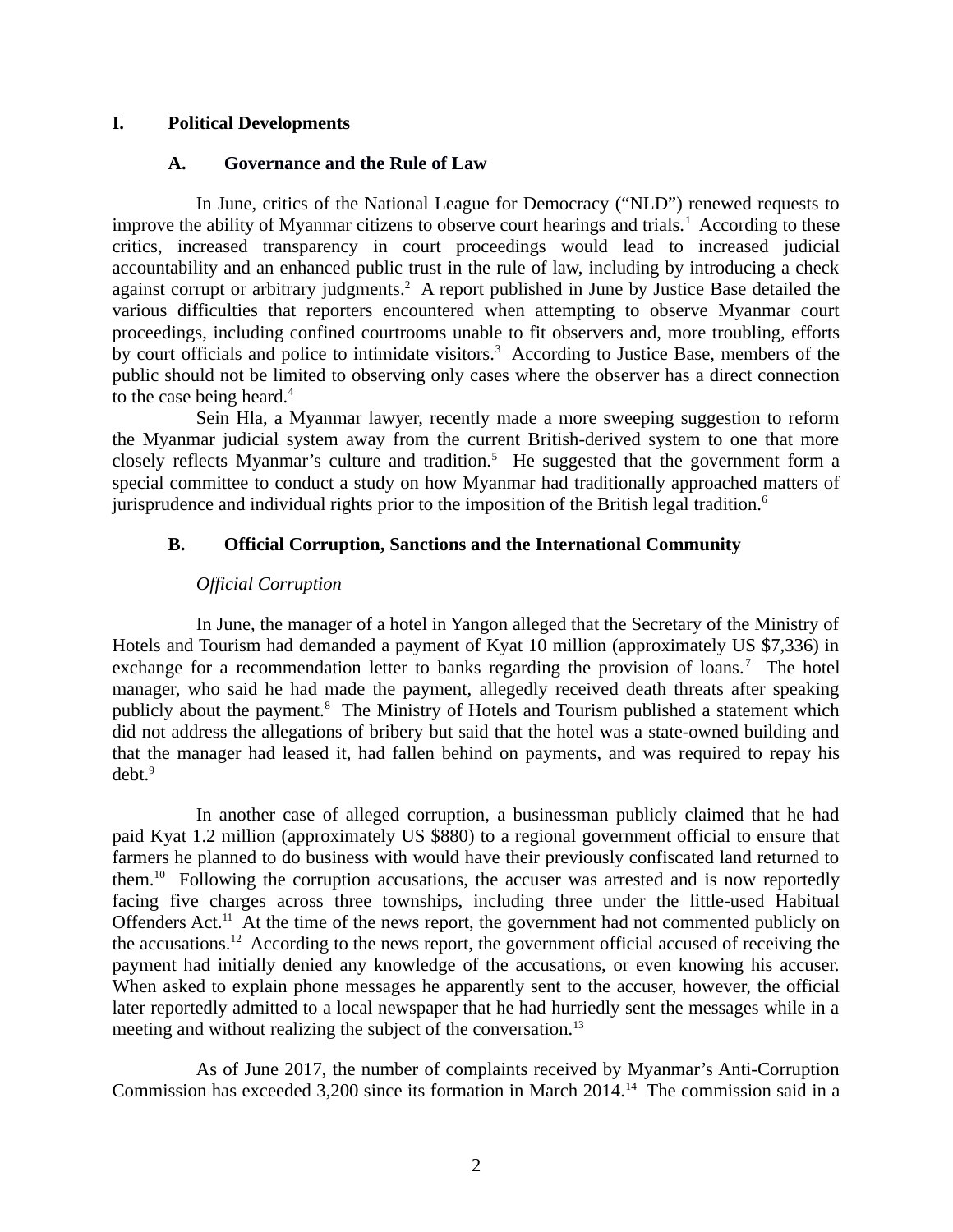statement that it had looked into 41 complaints and found most were about civil servant mismanagement, land issues and controversial court cases.<sup>15</sup> More than 760 complaints were transferred to state and regional governments and in 32 cases the accused were prosecuted.<sup>16</sup>

## *Sanctions and the International Community*

On June 16, the U.S. Department of the Treasury removed sanctions regulations against Myanmar from the U.S. Code of Federal Regulations.<sup>17</sup> This final step by the U.S. Office of Foreign Assets Control finalized the lifting of sanctions undertaken by the Obama administration in October 2016.<sup>18</sup> This step does not, however, end the obligation for U.S. financial institutions under Section 311 of the USA PATRIOT Act to undertake enhanced due diligence when processing financial transactions involving Myanmar, since the country remains categorized as a "jurisdiction of primary money laundering concern."<sup>19</sup> Furthermore, a visa ban targeting a non-disclosed list of Myanmar military officials and "any other Burmese persons who provide substantial economic and political support" to the military remain in place under the U.S. Jade Act, and the U.S. State Department's Directorate of Defense Controls continues to maintain its policy to deny exports of defense articles and services to Myanmar.<sup>20</sup>

On June 27, the U.S. State Department removed Myanmar from the annual Trafficking in Persons Report "blacklist," a list of countries with the worst human trafficking records, and instead ranked Myanmar in the report's "Tier 2 watch list" of countries making significant efforts to combat human trafficking and forced labor.<sup>21</sup> According to the report, the upgrade reflected a recognition of Myanmar's continued progress in stopping the recruitment and use of child soldiers. The report noted, though, that sanctions to penalize military officials who have engaged in child soldier recruitment still remain unsatisfactory.<sup>22</sup> The report also recognized an increase in Myanmar law enforcement personnel dedicated to anti-trafficking and the first prosecutions of government officials since the enactment of the 2005 Anti-Trafficking in Persons Law.<sup>23</sup> According to the report, ethnic minorities (including the persons displaced by conflicts in Kachin and northern Shan states, as well as in Rakhine State) still remain particularly vulnerable to trafficking, including forced labor perpetrated by government authorities.<sup>24</sup>

The decision to remove Myanmar from the "blacklist" of the Trafficking in Persons Report reportedly was due to an unusual personal intervention by U.S. Secretary of State Rex Tillerson against the recommendations of his senior advisers.<sup>25</sup> According to officials, the U.S. State Department's Bureau of Democracy, Human Rights, and Labor, which researches the Trafficking in Persons Report's issues, had concluded that the evidence merited keeping Myanmar on the blacklist. <sup>26</sup> Human Rights Watch stated that removing Myanmar from the blacklist would be a "completely premature and disastrous action that will effectively betray more children to continued servitude and rights abuses."<sup>27</sup>

# **II. Civil and Political Rights**

# <span id="page-2-1"></span><span id="page-2-0"></span>**A. Freedom of Speech and Assembly**

Students have been protesting the expulsion of Zaw Ye Htut, who was expelled from the Sagaing Education College for taking part in a political protest on May 18, 2017.<sup>28</sup> He and his supporters alleged that the administration at Sagaing Education College was oppressive and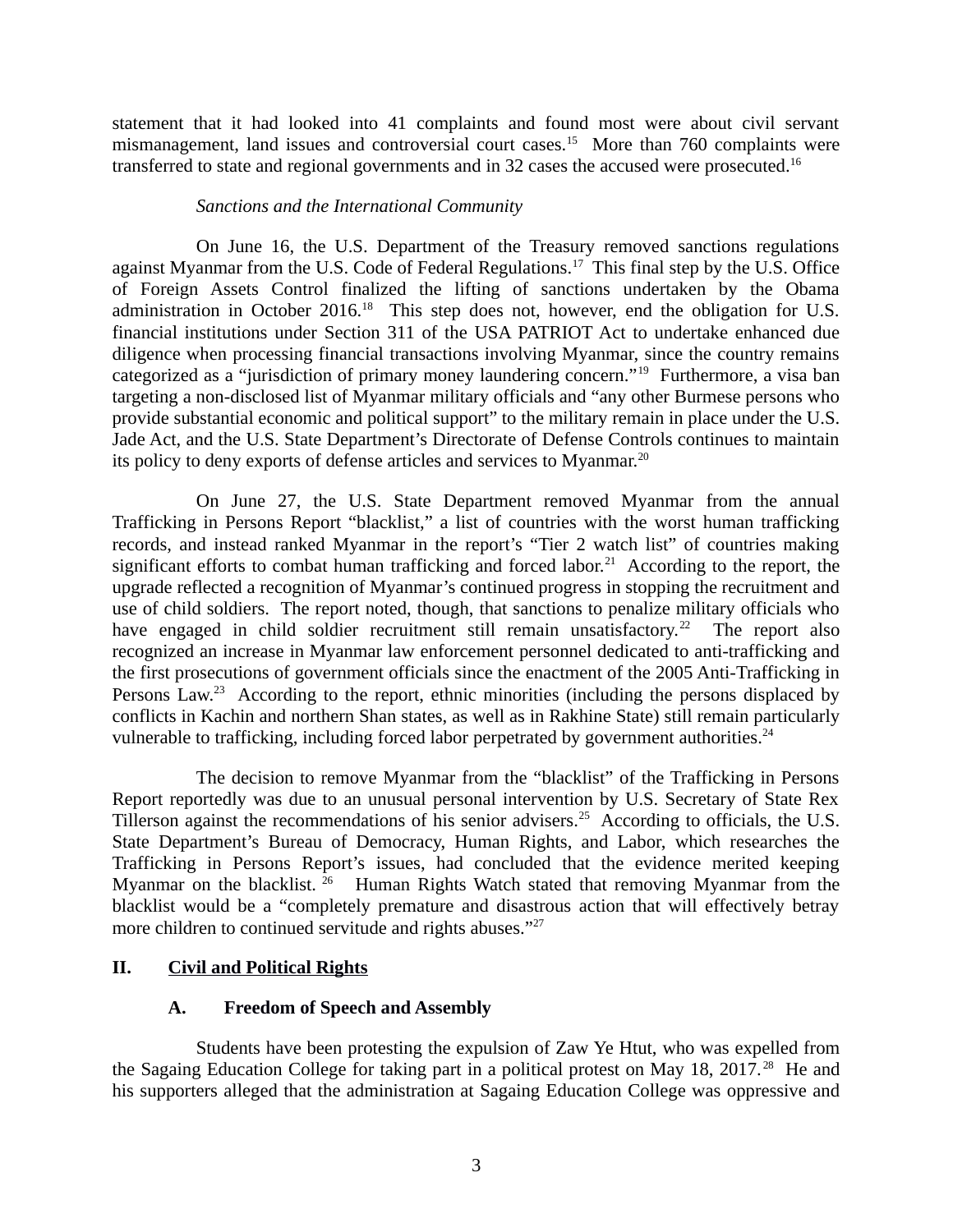cited human rights abuses. The Chan Aye Tharzan township court found the students guilty of disturbing the peace. Altogether, they were sentenced to five months in jail, four under Section 19 of the Peaceful Assembly and Peaceful Procession law initially and an additional month under section 228 of the Penal Code, which addresses intentional insults or interruption of public servants sitting in a judicial proceeding. Nevertheless, they were released after being granted amnesty during the second session of the  $21<sup>st</sup>$  Century Panglong Conference. Zaw Ye Htut is negotiating with the college administration to rejoin classes. $^{29}$ 

Since 2013, there have been 72 defamation cases filed under the infamous Article 66(d) of the Telecommunications Law—seven cases under former President Thein Sein's administration, which enacted the statute, and 65 cases under the NLD government.<sup>30</sup> On June 4, 2017, Tun Tun Oo, leader of the Human Rights Activists Association, was arrested on charges of violating Article 66(d) for live-streaming the play "We Want No War" on Facebook.<sup>31</sup> The play was staged by high school students and undergraduate students of Pathein University during a peace discussion in Pathein on January 9. Nine of the students involved were also sued by the Myanmar Army for defamation.<sup>32</sup>

<span id="page-3-1"></span>The NLD government has continued to resist efforts to repeal Article  $66(d).$ <sup>33</sup>

## **B. Freedom of the Press and Censorship**

On June 6, more than 100 Myanmar journalists gathered to call on the government to drop lawsuits filed against reporters under Article  $66(d)$ . <sup>34</sup> They formed a 21-member Committee for the Protection of Journalists to demand the abolition of the notorious law. Efforts to organize this committee were motivated in large part by the June 2 arrest of the chief editor of The Voice Daily newspaper, Kyaw Min Swe, and its regular columnist, Kyaw Zwa Naing (who writes under the pseudonym British Ko Ko Maung).

The Voice Daily journalists were arrested for a satirical article questioning the country's armed struggle and peace process.<sup>35</sup> On June 8, The Committee for the Protection of Journalists organized a march from the Bahan courthouse (where the journalists' trial was scheduled to be held) to the offices of Eleven Media Group and The Voice Daily.<sup>36</sup> The author of the article, Kyaw Zwa Naing, has since been released from jail after his editor, Kyaw Min Swe, testified that he was solely responsible for it.<sup>37</sup> While Kyaw Min Swe has publicly apologized, he is still being held without bail.

On June 26, a group of seven journalists were detained as they were returning from observing a ceremony held in northern Shan state by the Ta-ang National Liberation Army, an officially illegal organization and one of several groups fighting the Myanmar military.<sup>38</sup> Toe Zaw Lat, Aye Naing and Pyae Bone Naing, each a journalist at the Democratic Voice of Burma, and Lawi Weng, a reporter with The Irrawaddy online news service, have all been officially charged and are scheduled to appear in court on July 11.

## <span id="page-3-0"></span>**C. Economic and Social Empowerment**

The Myanmar government is now giving birth certificates to children of Myanmar migrant workers who had been working illegally abroad and have returned to Myanmar, so that those children can have Myanmar citizenship and attain citizens' rights.<sup>39</sup> However, the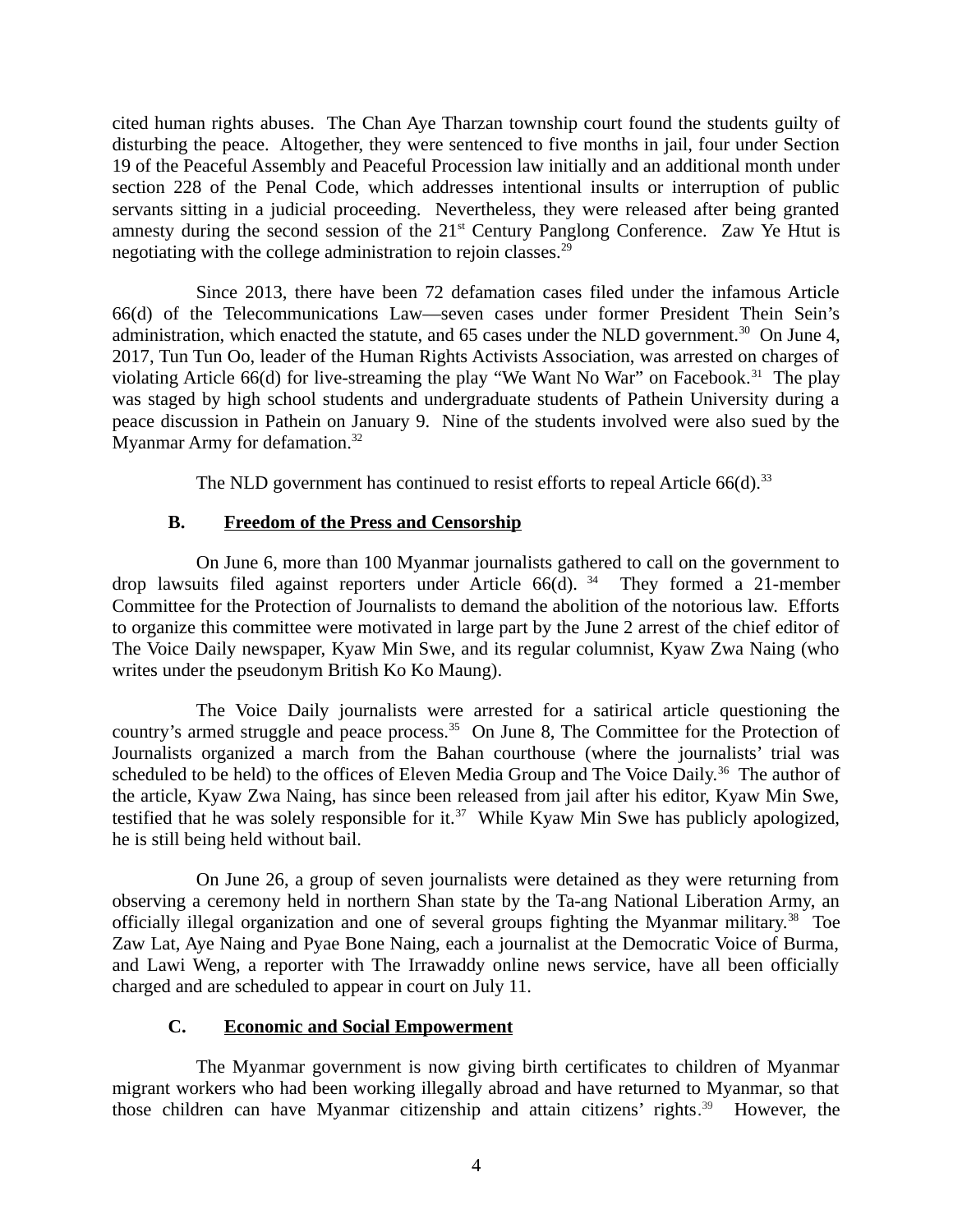government will be issuing birth certificates to eligible children only after their parents legalize themselves in Myanmar after returning from working abroad.<sup>40</sup>

In June, UNICEF said that investments in the health, nutrition and well-being of the youngest children in Myanmar are proving successful.<sup>41</sup> According to UNICEF, in recent years, children in Myanmar have been benefiting from a rise in the breastfeeding rate, improvements in health care coverage and quality, and an increase in the national vaccination rate.<sup>42</sup> However, the United Nations also urged the Myanmar government to do more to protect children in the country.<sup>43</sup> The United Nations emphasized that this obligation extended to all children within its jurisdiction, including all those from the Rohingya minority living in Rakhine state.<sup>44</sup> A U.N. human rights expert expressed concerns over the detention of at least 13 children by police in Rakhine, frequent allegations of child labor exploitation in Myanmar, and a recent reported rise in the number of child brides.<sup>45</sup>

## **III. Economic Development**

## <span id="page-4-1"></span><span id="page-4-0"></span>**A. Legal Framework and Foreign Investment**

Because of its belief in the strong growth prospects of the Myanmar economy, the Ministry of Planning and Finance has again expressed its intention to reform the current economic legal framework to further attract foreign investments. According to Union Minister Kyaw Win of the Ministry of Planning and Finance and other observers, it believes the economy will take off this year.<sup>46</sup> As the de facto gate keeper to foreign investment in Myanmar, the Myanmar Investment Commission ("MIC") has recently stated that it will focus in large part on whether a proposed foreign investment would support Myanmar small and medium enterprises ("SMEs") when deciding whether to approve or reject foreign investment proposals. $47$ 

Under the recently passed Myanmar Investment Law, however, the MIC's role and responsibilities have changed.<sup>48</sup> Specifically, the Investment Law grants state and regional investment commissions the authority to approve investment proposals of up to US\$5 million without having to seek permission from the MIC.<sup>49</sup> The MIC would retain the authority to review proposals that involve strategic investments, capital-intensive investments, investments with possible environmental impacts and investments in certain business sectors that the Myanmar government has determined merit additional scrutiny.<sup>50</sup> Although the categories of investments under the MIC's purview has been limited, the scope of review to be conducted by the MIC has been broadened under the Investment Law. The MIC can now reject investment proposals from investors which it deems irresponsible, and may exclude investors who have abused human rights in any foreign jurisdiction.<sup>51</sup>

On June 8, more than 300 Myanmar government officials, along with European business leaders, participated in the first Myanmar-European Union Economic Forum.<sup>52</sup> Filip Lauwerysen, executive director of the European Chamber of Commerce in Myanmar, said that many European companies are looking to Myanmar as a potentially promising investment destination, as they expect the Myanmar government to continue improving the country's legal and political stability.<sup>53</sup>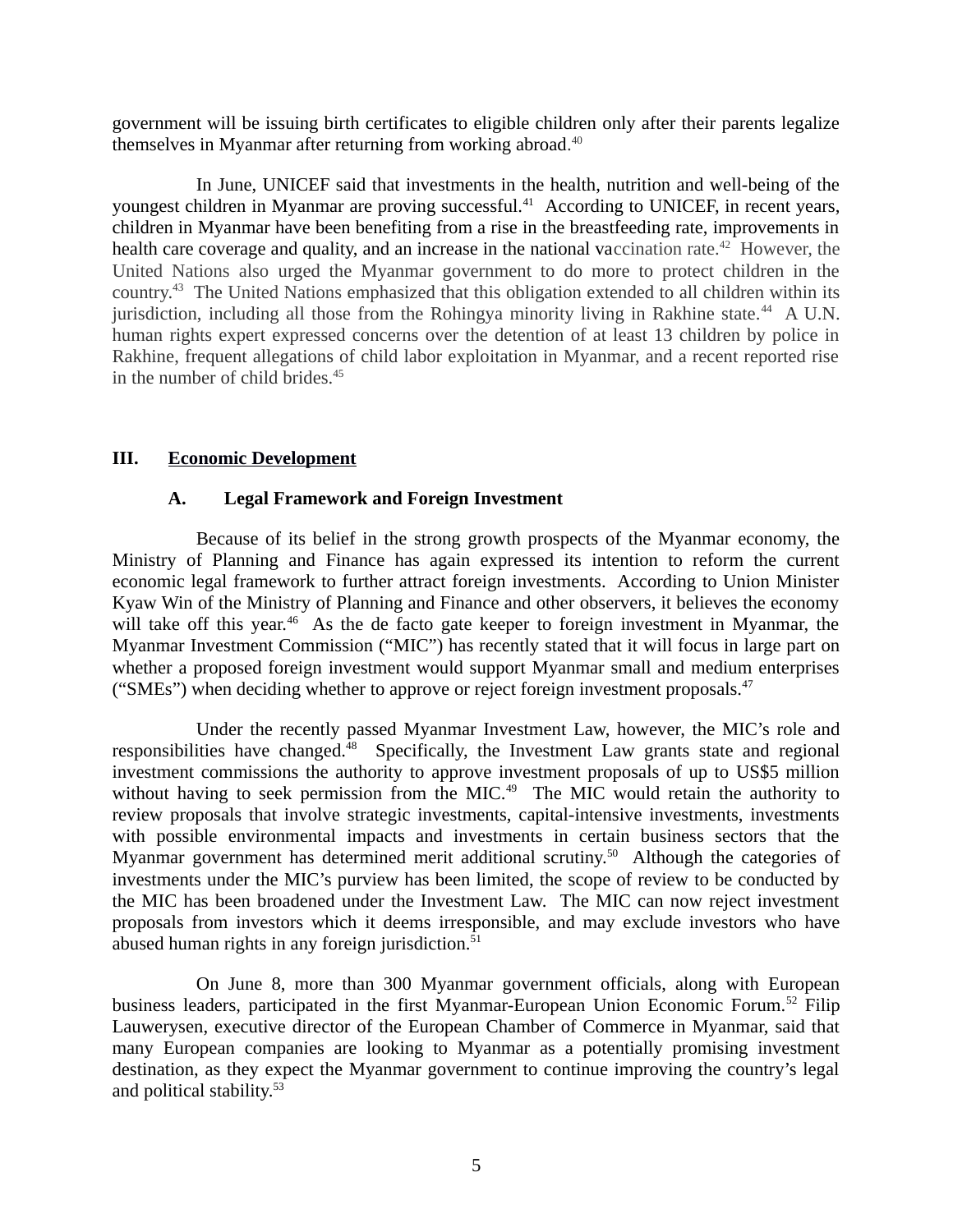The International Finance Corporation and the Securities and Exchange Commission of Myanmar organized a forum at the Yangon Stock Exchange where they informed listed companies that transparency and reliable disclosure practices are crucial to build trust with stakeholders, attract investors and ensure accurate media reporting.<sup>54</sup> According to the associated press release, the Myanmar government intends to further develop the Yangon Stock Exchange and improve the ability of local companies to raise capital.<sup>55</sup> Currently, the Myanmar government is working on a legislative framework to improve risk governance in listed companies and to strengthen shareholder protection.<sup>56</sup>

## <span id="page-5-1"></span>**B. Infrastructure and Major Development Projects**

The Myanmar government is currently focusing on improving and growing the country's energy sector and is attempting to establish policies to ensure the country's energy security. $57$  In formulating a national energy policy, the government plans to take into account environmental and social impacts of energy projects, as well as the costs of power generation, so that citizens and corporations have access to affordable electric power. The NLD has advocated for clean coal as a viable energy option for the country's immediate needs, while proposing hydropower projects as a more sustainable long-term solution.<sup>58</sup> Although clean coal is relatvely expensive, the NLD contends that it would be the fastest way to provide access to electricity for the regions in Myanmar that are not currently connected to the national grid. $59$ 

Myanmar has recently been considering ways to make Yangon a more attractive and sustainable city. $60$  Specifically, the city is considering plans to develop pedestrian walkways through central business district areas, while also redeveloping the city's railraod system and adding a water-bus transportation system. $61$  The city plans to include new rapid transit technology in its development efforts, with the hopes of resolving a number of transportation and accessibility issues in the city. $62$  Consultants assessing the projects have also noted that a focus on pedestrian areas will likely attract more tourists to the region.

Technology firm Vertiv, which supports mobile and cloud computing, is planning for an expansion of its operations in Myanmar.<sup>63</sup> Vertiv's vice president for Asia said that recent reform in the telecommunications sector in Myanmar has motivated the firm to expand in the country. The company's data centers and other technologies are specifically designed for developing countries where there is limited electricity and frequent blackouts.<sup>64</sup> In its efforts to expand in Myanmar, Vertiv has recently signed a deal with a Myanmar technology firm and is cooperating with two Myanmar banks.

## <span id="page-5-0"></span>**C. Land Seizures**

In Mandalay, more than 1,000 farmers staged a protest against lawsuits filed against them for allegedly trespassing on land seized by the government.<sup>65</sup> The farmers claim that their land was seized for "state projects," but was ultimately sold by the government, including, in some cases, to tenant farmers. $66$  The farmers protested in an attempt to bring government attention to their plight and to try to hasten the government's resolution of the issue. $67$ 

In Nay Pyi Taw, an investigation into land owned by former government officials is underway.<sup>68</sup> The investigation is looking into whether former government officials are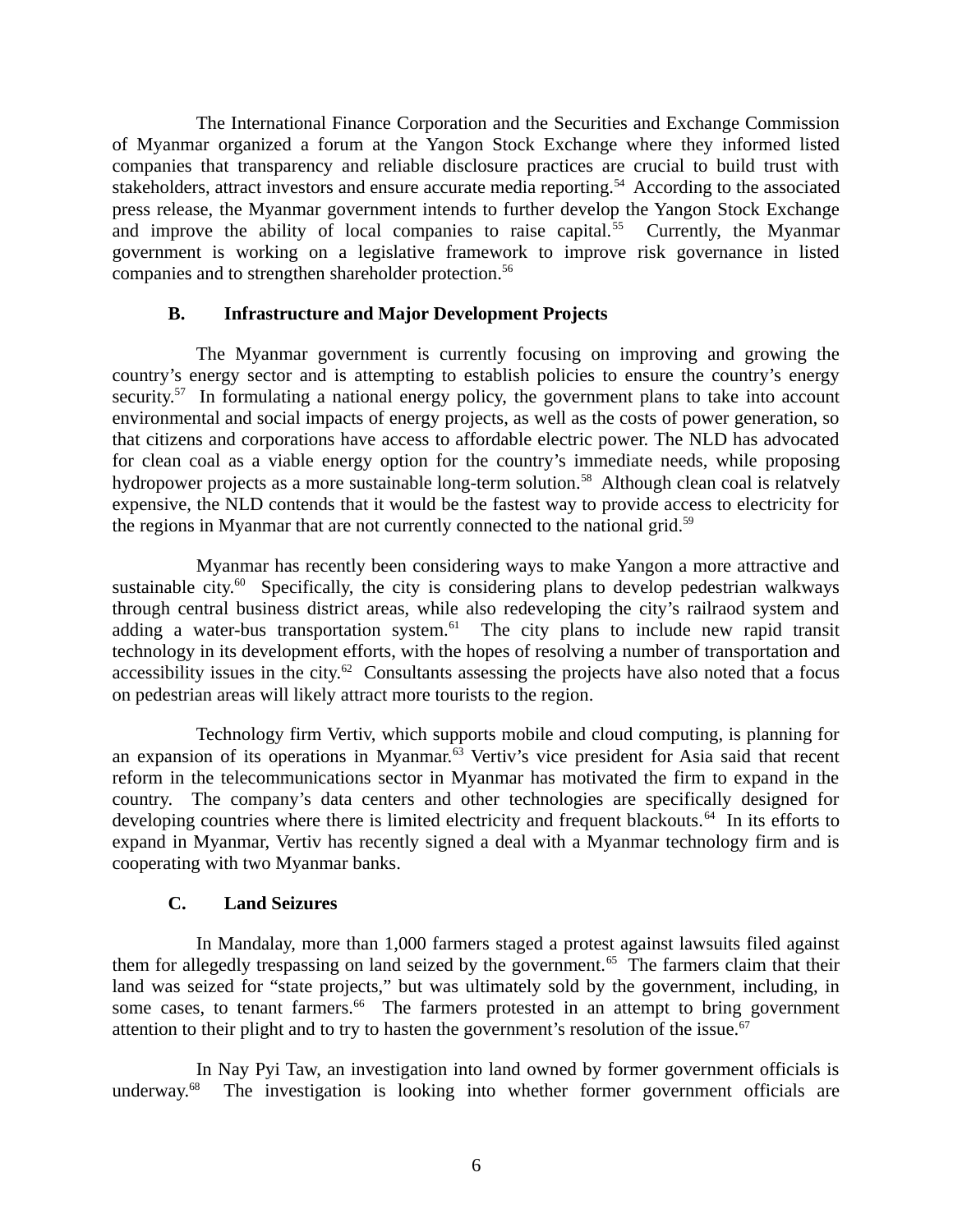cultivating 140 acres of land previously owned by farmers. $69$  The farmers in question either received insufficient or no compensation.<sup>70</sup> The farmers are demanding that their lands are returned.<sup>71</sup> Although by law the land was not allowed to be cultivated until 2015, the farmers claim that the government "really worked the land in 2011."<sup>72</sup>

Farmers from four villages have demanded that the Kyaukphyu Special Economic Zone committee compensate them for seized paddy fields.<sup>73</sup> The committee did not comment on the amounts requested by the farmers as compensation.<sup>74</sup> A Chinese-owned conglomerate plans to develop the industrial zone on nearly 4,300 acres, and the seized land forms a portion of that.<sup>75</sup> The farmers felt that the meeting was too short and were hoping to get a firmer commitment than just a verbal promise that compensation would be paid.<sup>76</sup>

In the Ayeyarwady Region, farmers demanded that 200 acres of land confiscated, and subsequently abandoned, by the military be returned to its original owners.<sup>77</sup> The land, owned by 32 farmers, had previously been used as a cashew plantation, but was seized in 1996 due to "security concerns."<sup>78</sup> It was declared abandoned in 2016.<sup>79</sup> The farmers paid rent to the military and continued to farm until 2009, at which point the military forbade them from continuing to access the cashew trees.<sup>80</sup> The farmers continued to farm, rent free, starting in 2013.<sup>81</sup> Over 200,000 acres of land were seized in the region overall, and 90,000 acres have been returned to their original owners. $82$ 

Meanwhile, in the Yangon region, squatters are being driven out of their homes in a state-coordinated effort to clear land for construction projects. The eviction efforts are said to be the first NLD-led forced eviction. $83$  The government has begun clearing a large number of thatched houses on the land and, within one week, authorities estimated that 90% of the structures had been cleared. $84$  Four men and one woman were arrested for resisting eviction. $85$ Nearly 200 police troops and 700 hired civilians armed with clubs, swords and axes were deployed to clear the site.<sup>86</sup> Nearly 1,500 evicted people are now living in temporary shelters or monasteries.<sup>87</sup>

The evicted squatters are protesting through various means, arguing that they should be provided with land based on "citizen rights, the humanitarian treatment of the homeless, the end of forcible eviction of poor people, and help for people who have no way to make a living." <sup>88</sup> The displaced squatters have also opened a fraud case against the development committee that sold them land allegedly already owned by the government.<sup>89</sup>

## **IV. Peace Talks and Ethnic Violence**

# <span id="page-6-1"></span><span id="page-6-0"></span>**A. Ethnic Violence**

Amnesty International issued a new report in June highlighting abuses suffered by minority ethnic groups in the Kachin and northern Shan States.<sup>90</sup> The report, titled "All the Civilians Suffer: Conflict, Displacement and Abuse in Northern Myanmar," describes how soldiers from the Myanmar military punish civilians by torture, extrajudicial killings, enforced disappearances, and indiscriminate shelling of villages.<sup>91</sup> The report also described abuses by armed groups, including forced conscription, extortion, and abductions.<sup>92</sup>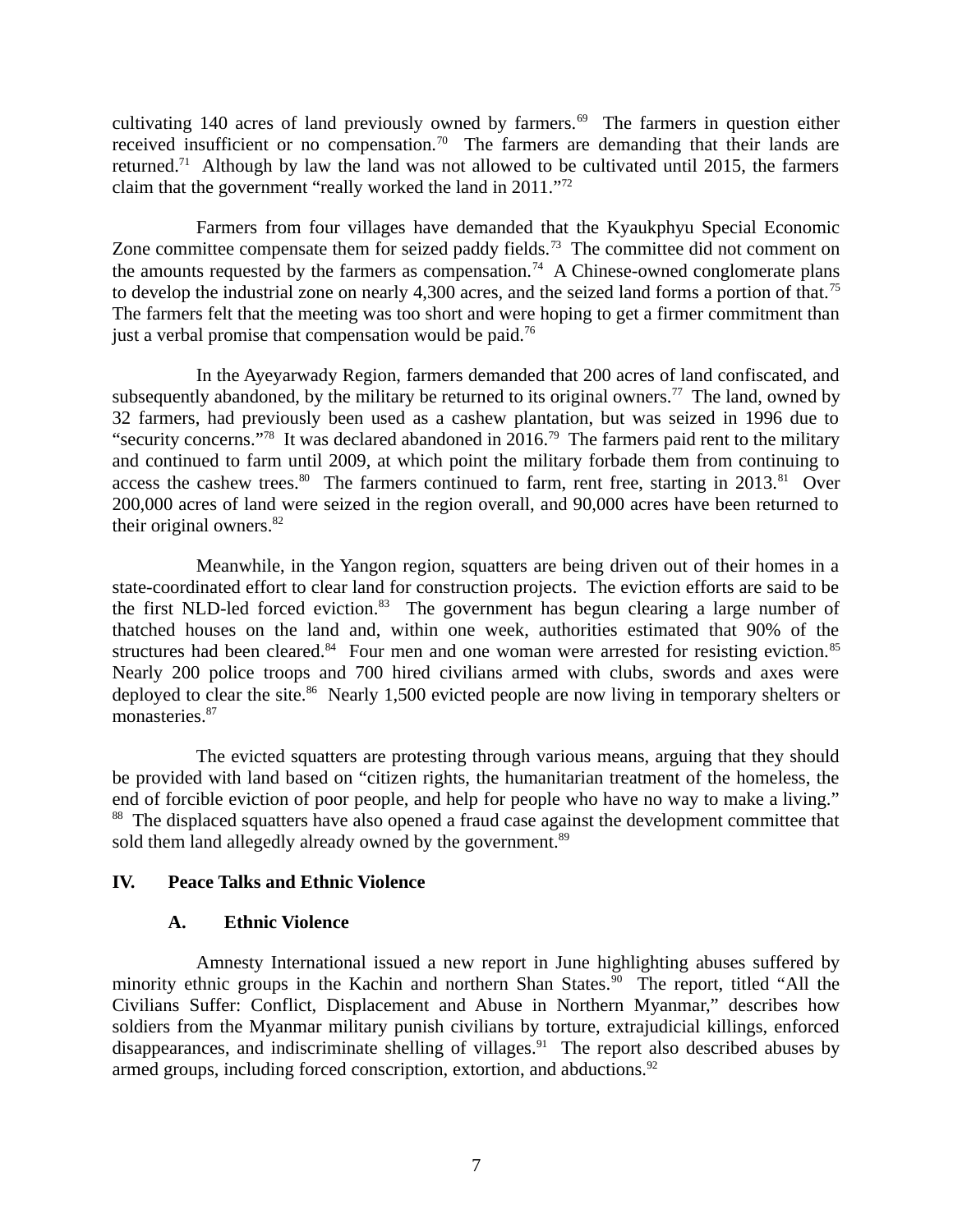Locals and workers fled seven mining areas around Tanai Township in Kachin after the Myanmar Army dropped leaflets announcing that villagers who remained past June 15 would be labeled insurgents.<sup>93</sup> The Kachin Independence Army ("KIA") derives most of its income from amber and gold mines in Tanai.<sup>94</sup> Clashes between the Myanmar Army and KIA fighters were reported on June 16 in several townships.<sup>95</sup> While many civilians followed the government's warnings and relocated, thousands are still stranded in the conflict zone.<sup>96</sup> On June 21, the Myanmar military ordered the leaders of four Kachin communities to tell villagers not to leave their villages.<sup>97</sup> All four villages are located along Ledo Road, where the Northern Alliance reportedly clashed with the Tatmadaw on five separate occasions on June 20.<sup>98</sup>

In Rakhine State, the Myanmar military and border police raided a suspected militant camp in the forests of the Mayu montains.<sup>99</sup> The fighting left three suspected militants dead.<sup>100</sup> According to border police officials, Muslim militants were suspected of trying to establish militant training camps in the area.<sup>101</sup> Approximately 100 residents from Tarein village left their homes following the killing of two Muslims in a machete attack earlier this year.<sup>102</sup> The incident has added to tensions between the Buddhist Rakhine and Muslim communities in the area.<sup>103</sup> Another, similar attack left one dead near Maungdaw town on June 25.<sup>104</sup> Earlier in the month, lawmakers from Rakhine State urged the government to build more ethnic Rakhine villages in Muslim-majority townships.<sup>105</sup>

In Shan State, Myanmar military forces arrested seven men, including three reporters, on suspicion of ties to the Ta'ang National Liberation Army ("TNLA"), which is active in the area.<sup>106</sup> The Tatmadaw has clashed five times with insurgents since discovering a TNLA training camp on June 20.<sup>107</sup>

Myanmar's army and police opened an investigation into the deaths of three ethnic Kachin men who were detained by government troops.<sup>108</sup> The men were found dead three days after having been taken into custody.<sup>109</sup> Examination of their corpses showed signs of torture and knife and gunshot wounds. $110$ 

## <span id="page-7-0"></span>**B. Peace Talks**

At the second 21<sup>st</sup> Century Panglong Conference (the "Panglong Conference"), which was held in May, the Union Peace and Dialogue Joint Committee ("UPDJC") laid out 45 basic principles for discussion by delegates concerning a future federal state.<sup>111</sup> Of these 45 principles, 37 were agreed at the end of the six-day conference, with the remainder left for future talks.<sup>112</sup> The critical issues of secession and self-determination were among the eight that were not agreed to in May, and instead were deferred until the next round of peace talks which are expected to be held by the end of 2017.<sup>113</sup>

The issue of committing to remaining in the Union was hotly debated between the government, the Tatmadaw and signatory groups to the nationwide ceasefire agreement ("NCA") at the Panglong Conference.<sup>114</sup> The Tatmadaw has repeatedly insisted that ethnic armed organizations ("EAOs") commit to not seceding from the Union. By contrast, EAOs such as the Shan Nationalities League for Democracy ("SNLD") have resisted including any non-secession commitment in the Panglong Conference's basic principles.<sup>115</sup> The impasse over secession resulted in a one-day extension of the Panglong Conference.<sup>116</sup> Despite Aung San Suu Kyi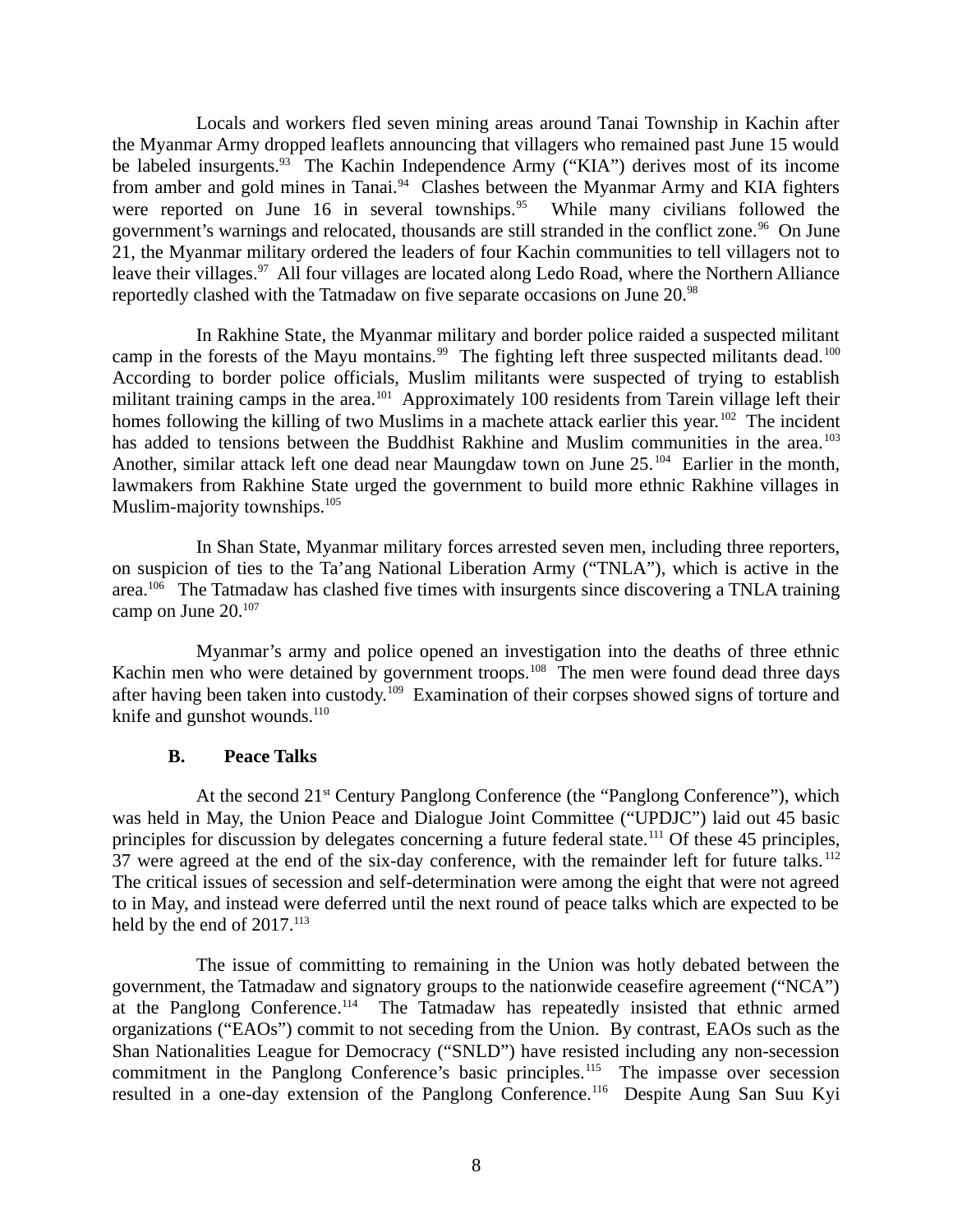holding a separate closed-door meeting with the Tatmadaw during the conference in an attempt to mediate the disagreement, the parties were not able to resolve the conflict over secession rights.<sup>117</sup> Moreover, in response to the EAOs' unwillingness to commit to non-secession the government refused to agree to principles related to ethnic groups having their own state constitution or political self-determination.<sup>118</sup>

As mentioned in last month's report, the Union Peace Accord reached at the Panglong Conference included agreements on issues related to sovereignty and the exercise of sovereign power through local and regional legislatures, judicial systems and executive authorities.<sup>119</sup> The Union Peace Accord included a guarantee that all ethnic nationalities would have equal political and social status in Myanmar society and an agreement to protect, preserve and promote ethnic languages, literature, traditions and cultural heritage.<sup>120</sup> Participants also agreed to set up an independent constitutional tribunal to resolve disputes related to the Myanmar Constitution between the national government and the local and regional governments.<sup>121</sup>

On economic matters, participants at the Panglong Conference reached agreements on issues such as the sharing of tax revenues and financial resources, as well as the delegation of economic decision-making power between the national government and the local and regional governments.<sup>122</sup> Participants also agreed to various best-practices related to drafting land policy, including commitments to respect owners' property rights, fairly manage farmland, and preserve land that is of high social, cultural, historical and ethnic value. $123$ 

Lastly, the participants agreed to protect civilians affected by internal armed conflicts, and to find lasting solutions for persons internally displaced by such conflicts or by natural disasters. Participants also agreed to commitments related to the protection of vulnerable groups (including the elderly, disabled, women and children) and the eradication of narcotics.<sup>124</sup>

In a statement released on June 8, the former vice chairperson of the Karen National Union ("KNU"), Zipporah Sein, was critical of the 37 basic principles agreed to at the Panglong Conference.<sup>125</sup> According to Sein, the principles are not inclusive enough, particularly for those in Rakhine and Shan states who were not allowed to participate in national level political dialogues before the conference.<sup>126</sup> In addition, she argued that not all stakeholders agreed to the principles, the principles were not discussed thoroughly and some participants were pressured by the Tatmadaw into signing the Union Peace Accord.<sup>127</sup>

The future of the United Nationalities Federal Council ("UNFC") is in doubt after one of its chairs and co-founders, the Kachin Independence Organization ("KIO"), as well as the Wa National Organization ("WNO"), requested to withdraw from the bloc in order to join the Northern Alliance.<sup>128</sup> The UNFC's membership has decreased from thirteen EAOs in 2014 to just seven.<sup>129</sup> The division arises from arguments regarding the direction of Myanmar's peace process, with five members of the bloc in favor of signing the NCA, and the KIA and WNO opposed to the NCA.<sup>130</sup> The bloc's role in the peace process is uncertain as NCA-signatories are participating in negotiations with the government and the Tatmadaw, and the Northern Alliance is attempting to advance an alternative peace-process outside of the NCA for itself.<sup>131</sup>

Members of the UNFC rejected an invitation to attend the Panglong Conference as "special guests." Special guests to the Panglong Conference were not permitted to participate in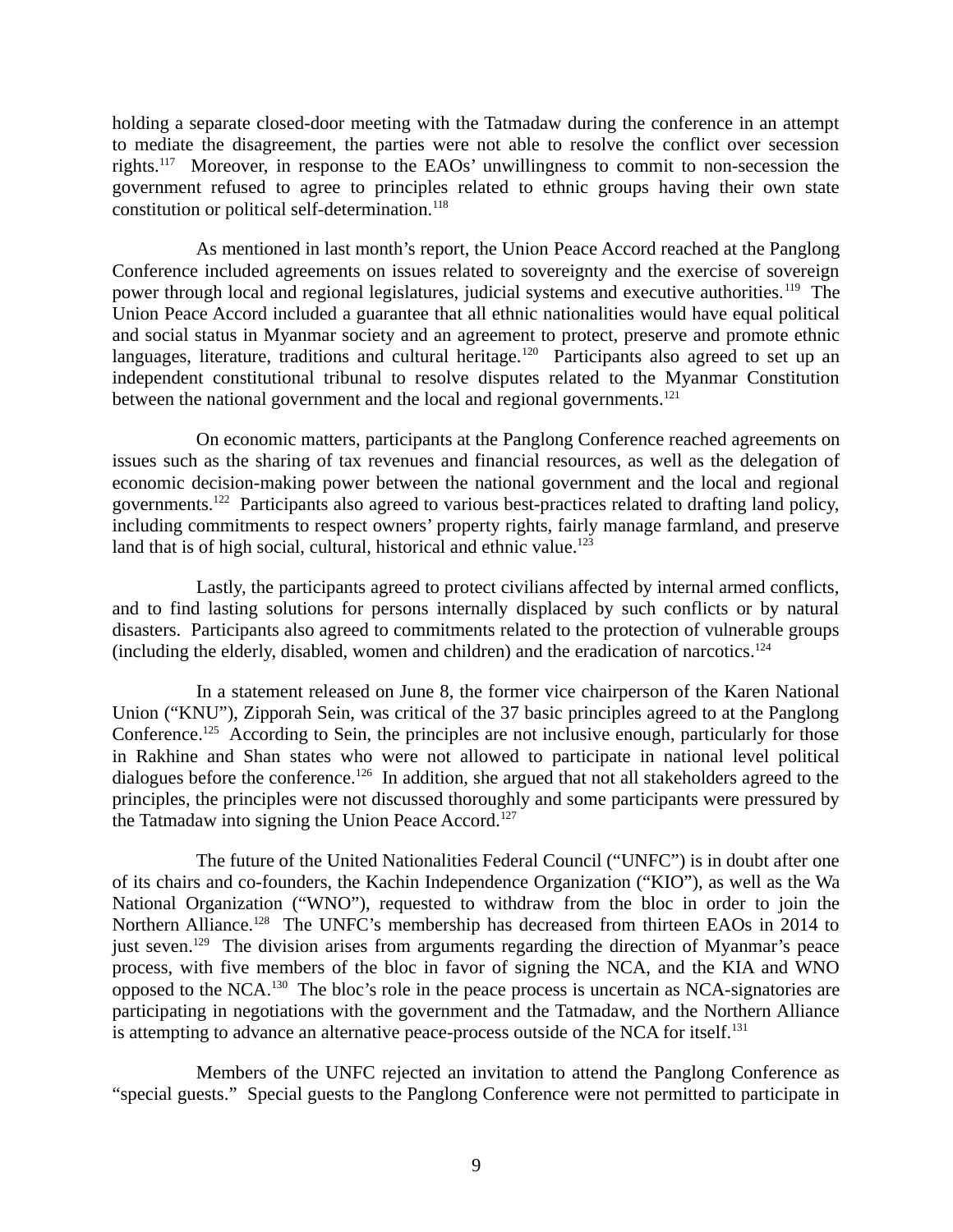discussions or vote on matters.<sup>132</sup> In contrast, the Northern Alliance unexpectedly decided to attend the conference.<sup>133</sup>

In early June, members of the government's peace commission met with representatives of the Delegation for Political Negotiation ("DPN"), the bargaining body of the UNFC, in Chiang Mai, Thailand.<sup>134</sup> At the meeting, the peace commission presented the outcomes of the second Panglong Conference, while the DPN argued for the strengthening of the NCA by forming a joint ceasefire monitoring committee composed of government officials, EAO representatives and civilians.<sup>135</sup> The UNFC also called for more involvement from the international community in the peace discussions, while the Tatmadaw wishes to restrict the level of international involvement as it fears that the international community's role may undermine the state's sovereignty. $136$ 

The UNFC subsequently held an internal conference in Chiang Mai, Thailand in late June, followed by meetings with other EAO's, including signatories and non-signatories to the NCA.<sup>137</sup> The agenda for the internal conference included the election of a new chairperson and central committee, the resignation of the KIO and WNO, and the membership applications of four new EAO's.<sup>138</sup> A peace aide for the government met with UNFC officials and communicated the government's unwillingness to accept new members joining the UNFC during peace negotiations.<sup>139</sup>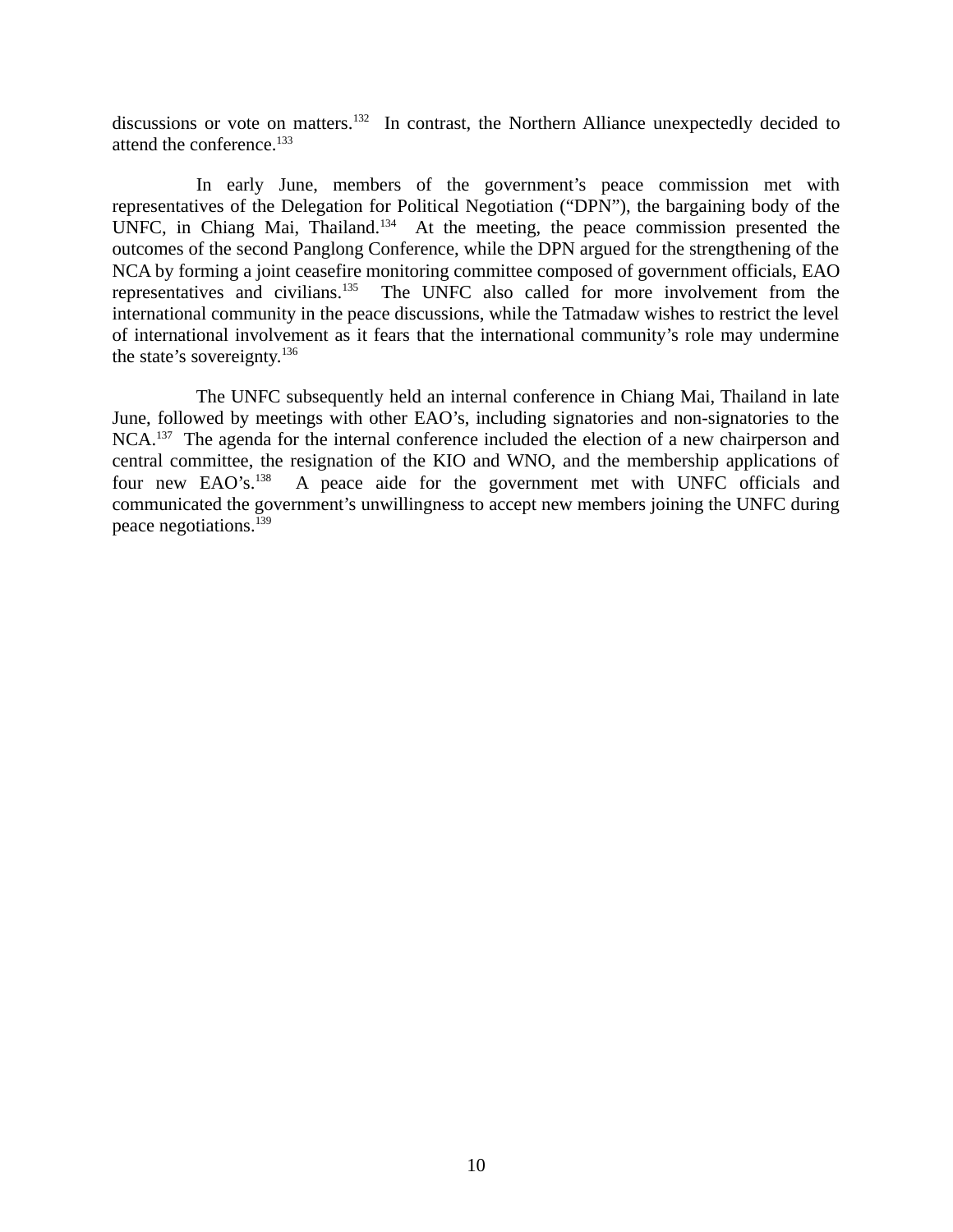1 Behind Closed Doors: Obstacles and Opportunities for Public Access to Myanmar's Courts, Justice Base, June 2017: [http://justicebase.org/?page\\_id=44.](http://justicebase.org/?page_id=44)

2 *Id*.

- 3 *Id*.
- 4 *Id*.
- 5 Myanmar Times, June 28, 2017: [http://www.mmtimes.com/index.php/national-news/yangon/26570-judicial-system-needs](http://www.mmtimes.com/index.php/national-news/yangon/26570-judicial-system-needs-revamp-lawyer.html)[revamp-lawyer.html.](http://www.mmtimes.com/index.php/national-news/yangon/26570-judicial-system-needs-revamp-lawyer.html)
- 6 *Id*.
- 7 The Irrawaddy, June 5, 2017: [https://www.irrawaddy.com/news/burma/businessman-reports-death-threats-alleging-bribery](https://www.irrawaddy.com/news/burma/businessman-reports-death-threats-alleging-bribery-scandal-tourism-ministry.html)[scandal-tourism-ministry.html.](https://www.irrawaddy.com/news/burma/businessman-reports-death-threats-alleging-bribery-scandal-tourism-ministry.html)
- 8 *Id*.
- 9 *Id*.
- 10 Frontier Myanmar, June 22, 2017: [http://frontiermyanmar.net/en/michael-kyaw-myint-jailing-sets-dangerous-precedent.](http://frontiermyanmar.net/en/michael-kyaw-myint-jailing-sets-dangerous-precedent)
- 11 *Id*.
- 12 *Id*.
- 13 *Id*.
- 14 Eleven, June 08, 2017: [http://www.elevenmyanmar.com/local/9903.](http://www.elevenmyanmar.com/local/9903)
- 15 *Id*. 16 *Id*.
- 17 The Irrawaddy, June 24, 2017: [https://www.irrawaddy.com/business/irrawaddy-business-roundup.html.](https://www.irrawaddy.com/business/irrawaddy-business-roundup.html)
- 18 *Id*.
- 19 *Id*. 20 *Id*.
- 
- 21 The Irrawaddy, June 28, 2017: [https://www.irrawaddy.com/news/burma/us-upgrades-myanmar-human-trafficking-blacklist.html.](https://www.irrawaddy.com/news/burma/us-upgrades-myanmar-human-trafficking-blacklist.html)
- 22 *Id*.
- 23 *Id*. 24 *Id*.
- 25 The Irrawaddy, June 26, 2017: [https://www.irrawaddy.com/news/burma/overruling-diplomats-us-drop-iraq-myanmar-child](https://www.irrawaddy.com/news/burma/overruling-diplomats-us-drop-iraq-myanmar-child-soldiers-list.html)[soldiers-list.html.](https://www.irrawaddy.com/news/burma/overruling-diplomats-us-drop-iraq-myanmar-child-soldiers-list.html)
- 26 *Id*.
- 27 *Id*.
- 28 Myanmar Times, June 5, 2017: [http://www.mmtimes.com/index.php/national-news/yangon/26254-student-protests-college](http://www.mmtimes.com/index.php/national-news/yangon/26254-student-protests-college-expulsion.html)[expulsion.html](http://www.mmtimes.com/index.php/national-news/yangon/26254-student-protests-college-expulsion.html)
- 29 Myanmar Times, June 6, 2017: [http://www.mmtimes.com/index.php/national-news/yangon/26271-expelled-student-needs-to](http://www.mmtimes.com/index.php/national-news/yangon/26271-expelled-student-needs-to-appeal-sacking-deputy-dg.html)[appeal-sacking-deputy-dg.html](http://www.mmtimes.com/index.php/national-news/yangon/26271-expelled-student-needs-to-appeal-sacking-deputy-dg.html)
- 30 The New York Times, June 30, 2017:<https://www.nytimes.com/2017/06/30/world/asia/myanmar-arrests-reporters.html>
- 31 World Movement for Democracy:<http://www.movedemocracy.org/burmas-telecommunications-law-threatens-freedom-expression> 32 The Irrawaddy, June 5, 2017: [https://www.irrawaddy.com/news/burma/human-rights-activist-charged-under-article-66d-for-live-](https://www.irrawaddy.com/news/burma/human-rights-activist-charged-under-article-66d-for-live-streaming-a-satirical-play.html)
- [streaming-a-satirical-play.html](https://www.irrawaddy.com/news/burma/human-rights-activist-charged-under-article-66d-for-live-streaming-a-satirical-play.html) 33 The Irrawaddy, June 9, 2017:<https://www.irrawaddy.com/news/burma/nld-refuse-lawmakers-article-66d-parliament-question.html>
- 34 Radio Free Asia, June 6, 2017: [http://www.rfa.org/english/news/myanmar/myanmar-journalists-band-together-to-fight-law-used-](http://www.rfa.org/english/news/myanmar/myanmar-journalists-band-together-to-fight-law-used-to-attack-press-freedom-06062017163421.html)
- [to-attack-press-freedom-06062017163421.html](http://www.rfa.org/english/news/myanmar/myanmar-journalists-band-together-to-fight-law-used-to-attack-press-freedom-06062017163421.html) 35 The Irrawaddy, June 2, 2017: [https://www.irrawaddy.com/news/burma/burmese-newspapers-chief-editor-satirist-taken-police](https://www.irrawaddy.com/news/burma/burmese-newspapers-chief-editor-satirist-taken-police-custody-66d-charge.html)[custody-66d-charge.html](https://www.irrawaddy.com/news/burma/burmese-newspapers-chief-editor-satirist-taken-police-custody-66d-charge.html)
- 36 Radio Free Asia, June 6, 2017: [http://www.rfa.org/english/news/myanmar/myanmar-journalists-band-together-to-fight-law-used](http://www.rfa.org/english/news/myanmar/myanmar-journalists-band-together-to-fight-law-used-to-attack-press-freedom-06062017163421.html)[to-attack-press-freedom-06062017163421.html.](http://www.rfa.org/english/news/myanmar/myanmar-journalists-band-together-to-fight-law-used-to-attack-press-freedom-06062017163421.html)
- *See also* Frontier Myanmar, June 7, 2017: [http://frontiermyanmar.net/en/journalists-launch-campaign-against-telecommunications](http://frontiermyanmar.net/en/journalists-launch-campaign-against-telecommunications-law-jailings)[law-jailings](http://frontiermyanmar.net/en/journalists-launch-campaign-against-telecommunications-law-jailings)
- 37 The New York Times, June 30, 2017:<https://www.nytimes.com/2017/06/30/world/asia/myanmar-arrests-reporters.html>
- 38 The Washington Post, June 28, 2017: [https://www.washingtonpost.com/world/asia\\_pacific/myanmar-journalists-charged-over](https://www.washingtonpost.com/world/asia_pacific/myanmar-journalists-charged-over-visit-with-ethnic-rebels/2017/06/28/738661ce-5c0e-11e7-aa69-3964a7d55207_story.html?tid=a_inl&utm_term=.75cc0fc25adb)[visit-with-ethnic-rebels/2017/06/28/738661ce-5c0e-11e7-aa69-3964a7d55207\\_story.html?tid=a\\_inl&utm\\_term=.75cc0fc25adb.](https://www.washingtonpost.com/world/asia_pacific/myanmar-journalists-charged-over-visit-with-ethnic-rebels/2017/06/28/738661ce-5c0e-11e7-aa69-3964a7d55207_story.html?tid=a_inl&utm_term=.75cc0fc25adb)
- *See also* The New York Times, June 30, 2017: [https://www.nytimes.com/2017/06/30/world/asia/myanmar-arrests-reporters.html;](https://www.nytimes.com/2017/06/30/world/asia/myanmar-arrests-reporters.html)

The Irrawaddy, July 1, 2017: [https://www.irrawaddy.com/opinion/commentary/the-militarys-offensive-against-the-media.html;](https://www.irrawaddy.com/opinion/commentary/the-militarys-offensive-against-the-media.html) The Guardian, June 27, 2017: [https://www.theguardian.com/world/2017/jun/28/myanmar-detained-journalists-charged-colonial-era-](https://www.theguardian.com/world/2017/jun/28/myanmar-detained-journalists-charged-colonial-era-law)

[law;](https://www.theguardian.com/world/2017/jun/28/myanmar-detained-journalists-charged-colonial-era-law)

Radio Free Asia, June 26, 2017: [http://www.rfa.org/english/news/myanmar/three-reporters-among-seven-arrested-in-myanmar-for](http://www.rfa.org/english/news/myanmar/three-reporters-among-seven-arrested-in-myanmar-for-connections-to-ethnic-militia-06262017154723.html)[connections-to-ethnic-militia-06262017154723.html](http://www.rfa.org/english/news/myanmar/three-reporters-among-seven-arrested-in-myanmar-for-connections-to-ethnic-militia-06262017154723.html)

39 Myanmar Times, June 22: [http://www.mmtimes.com/index.php/national-news/nay-pyi-taw/26497-illegal-migrants-children-to](http://www.mmtimes.com/index.php/national-news/nay-pyi-taw/26497-illegal-migrants-children-to-get-birth-certificates.html)[get-birth-certificates.html.](http://www.mmtimes.com/index.php/national-news/nay-pyi-taw/26497-illegal-migrants-children-to-get-birth-certificates.html)

40 *Id*.

- 41 UNICEF, June 15, 2017: [https://www.unicef.org/media/media\\_96459.html.](https://www.unicef.org/media/media_96459.html)
- 42 *Id*.
- 43 United Nations, June 15, 2017: [http://www.un.org/apps/news/story.asp?NewsID=56987#.WVOb\\_dV96M8.](http://www.un.org/apps/news/story.asp?NewsID=56987#.WVOb_dV96M8)
- 44 *Id*.
- 45 *Id*.
- 46 The Myanmar Times, June 8, 2017, [http://www.mmtimes.com/index.php/business/26307-government-vows-more-reforms-as-it](http://www.mmtimes.com/index.php/business/26307-government-vows-more-reforms-as-it-sees-economy-taking-off-this-year.html)[sees-economy-taking-off-this-year.html;](http://www.mmtimes.com/index.php/business/26307-government-vows-more-reforms-as-it-sees-economy-taking-off-this-year.html) The Myanmar Times, June 16, 2017, <http://www.mmtimes.com/index.php/business/26447-mic-expands-amid-reforms.html>and The Irrawaddy, June 6, 2017,

[https://www.irrawaddy.com/business/finance-minister-predicts-take-off-burma-economy.html.](https://www.irrawaddy.com/business/finance-minister-predicts-take-off-burma-economy.html)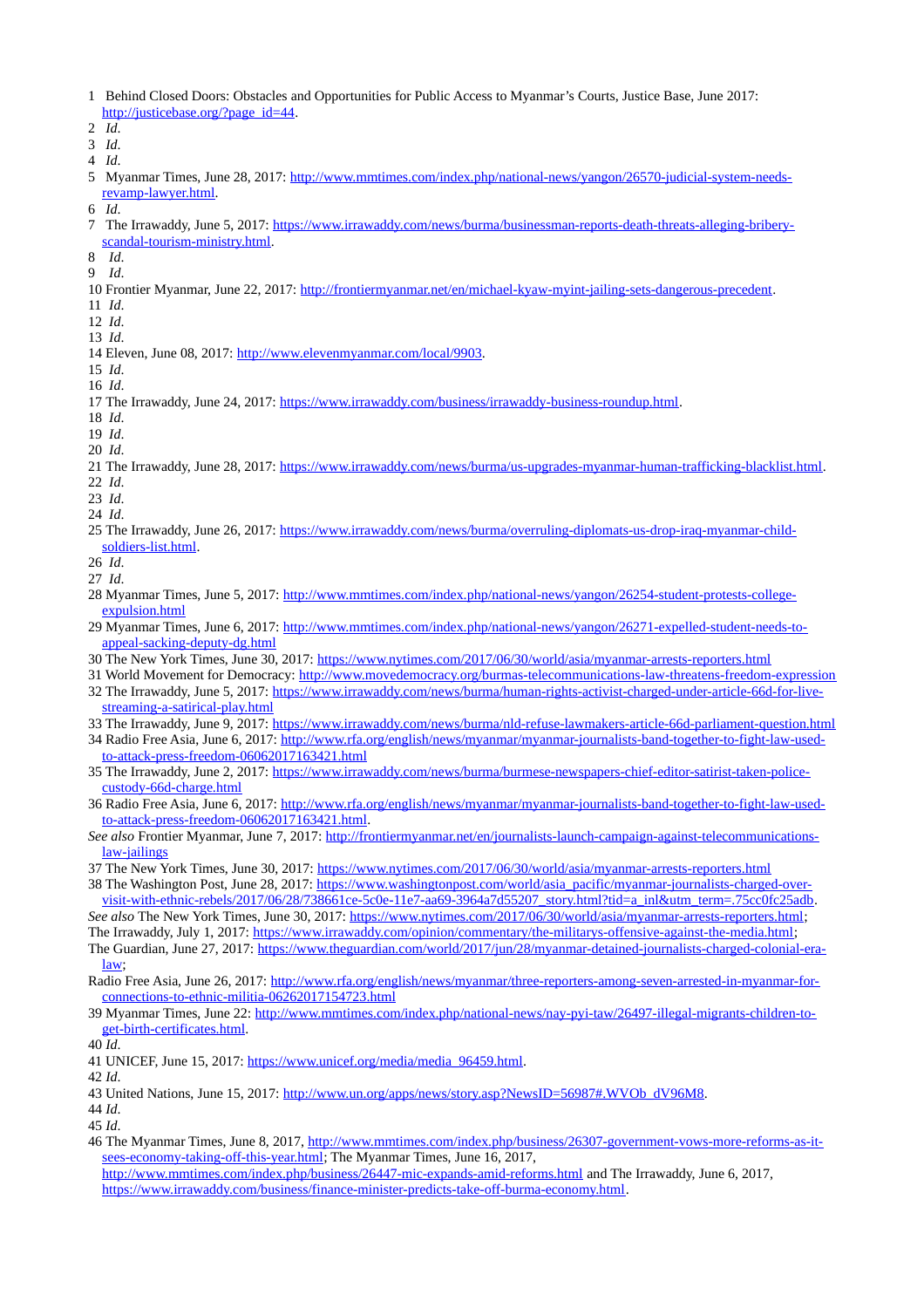- 47 The Myanmar Times, June 13, 2017, [http://www.mmtimes.com/index.php/business/26362-supporting-smes-manufacturing](http://www.mmtimes.com/index.php/business/26362-supporting-smes-manufacturing-locally-and-operating-in-underdeveloped-areas-criteria-for-fdi-approval-official-says.html)[locally-and-operating-in-underdeveloped-areas-criteria-for-fdi-approval-official-says.html](http://www.mmtimes.com/index.php/business/26362-supporting-smes-manufacturing-locally-and-operating-in-underdeveloped-areas-criteria-for-fdi-approval-official-says.html) and The Myanmar Times, June 20, 2017, [http://www.mmtimes.com/index.php/business/26467-inter-related-challenges-for-smes-and-financial-sector.html.](http://www.mmtimes.com/index.php/business/26467-inter-related-challenges-for-smes-and-financial-sector.html)
- 48 The Myanmar Times, June 19, 2017, [http://www.mmtimes.com/index.php/business/26447-mic-expands-amid-reforms.html.](http://www.mmtimes.com/index.php/business/26447-mic-expands-amid-reforms.html)
- 49 *Id* and The Myanmar Times, June 29, [http://www.mmtimes.com/index.php/business/26601-ten-prioritised-sectors-announced-for](http://www.mmtimes.com/index.php/business/26601-ten-prioritised-sectors-announced-for-investors.html)[investors.html.](http://www.mmtimes.com/index.php/business/26601-ten-prioritised-sectors-announced-for-investors.html)

50 *Id.*

- 51 *Id.*
- 52 The Myanmar Times, June 13, 2017, [http://www.mmtimes.com/index.php/business/26361-european-businesses-call-for-stronger](http://www.mmtimes.com/index.php/business/26361-european-businesses-call-for-stronger-collaboration-and-consultation-between-government-and-private-sector.html)[collaboration-and-consultation-between-government-and-private-sector.html.](http://www.mmtimes.com/index.php/business/26361-european-businesses-call-for-stronger-collaboration-and-consultation-between-government-and-private-sector.html)
- 53 *Id.*
- 54 The Myanmar Times, June 23, 2017, [http://www.mmtimes.com/index.php/business/26525-transparency-ongoing-disclosure](http://www.mmtimes.com/index.php/business/26525-transparency-ongoing-disclosure-crucial-for-stakeholder-and-investor-confidence.html)[crucial-for-stakeholder-and-investor-confidence.html.](http://www.mmtimes.com/index.php/business/26525-transparency-ongoing-disclosure-crucial-for-stakeholder-and-investor-confidence.html)

55 *Id.*

- 56 *Id.*
- 57 Myanmar Times, June 26, 2017, [http://www.mmtimes.com/index.php/business/26546-govn-t-public-should-be-consulted-on-coal](http://www.mmtimes.com/index.php/business/26546-govn-t-public-should-be-consulted-on-coal-power.html)[power.html.](http://www.mmtimes.com/index.php/business/26546-govn-t-public-should-be-consulted-on-coal-power.html)
- 58 Myanmar Times, June 27, 2017, [http://www.mmtimes.com/index.php/business/26563-nld-positive-on-clean-coal-technology.html.](http://www.mmtimes.com/index.php/business/26563-nld-positive-on-clean-coal-technology.html) 59 *Id.*
- 60 Myanmar Times, June 22, 2017, [http://www.mmtimes.com/index.php/business/26504-sustainable-yangon-relies-on-waterfront](http://www.mmtimes.com/index.php/business/26504-sustainable-yangon-relies-on-waterfront-and-railway.html)[and-railway.html.](http://www.mmtimes.com/index.php/business/26504-sustainable-yangon-relies-on-waterfront-and-railway.html)
- 61 *Id.*
- 62 *Id.*
- 63 The Irrawaddy, June 3, 2017, [https://www.irrawaddy.com/business/the-irrawaddy-business-roundup-june-3.html.](https://www.irrawaddy.com/business/the-irrawaddy-business-roundup-june-3.html)
- 64 *Id.*
- 65 Myanmar Times, June 30, 2017: [http://www.mmtimes.com/index.php/national-news/mandalay-upper-myanmar/26615-over-1000](http://www.mmtimes.com/index.php/national-news/mandalay-upper-myanmar/26615-over-1000-mandalay-farmers-protest-land-seizure-suits.html) [mandalay-farmers-protest-land-seizure-suits.html](http://www.mmtimes.com/index.php/national-news/mandalay-upper-myanmar/26615-over-1000-mandalay-farmers-protest-land-seizure-suits.html)
- 66 *Id.*

67 *Id.*

- 68 Myanmar Times, June 28, 2017: [http://www.mmtimes.com/index.php/national-news/nay-pyi-taw/26568-former-government](http://www.mmtimes.com/index.php/national-news/nay-pyi-taw/26568-former-government-officials-probed-for-land-grab.html)[officials-probed-for-land-grab.html](http://www.mmtimes.com/index.php/national-news/nay-pyi-taw/26568-former-government-officials-probed-for-land-grab.html)
- 69 *Id.*
- 70 *Id.*
- 71 *Id.*
- 72 *Id.*
- 73 The Irrawaddy, June 19, 2017: [https://www.irrawaddy.com/news/burma/kyaukphyu-farmers-propose-compensation-rates-land](https://www.irrawaddy.com/news/burma/kyaukphyu-farmers-propose-compensation-rates-land-lost-sez.html)[lost-sez.html](https://www.irrawaddy.com/news/burma/kyaukphyu-farmers-propose-compensation-rates-land-lost-sez.html)
- 74 *Id.*
- 75 *Id.* 76 *Id.*
- 
- 77 The Irrawaddy, June 14, 2017:<https://www.irrawaddy.com/news/burma/irrawaddy-farmers-demand-return-confiscated-land.html> 78 *Id.*
- 79 *Id.*
- 80 *Id.*
- 81 *Id.*
- 82 *Id.*
- 83 The Irrawaddy, June 12, 2017: [https://www.irrawaddy.com/news/burma/four-arrested-police-hired-heavies-clear-squatters](https://www.irrawaddy.com/news/burma/four-arrested-police-hired-heavies-clear-squatters-yangon.html)[yangon.html](https://www.irrawaddy.com/news/burma/four-arrested-police-hired-heavies-clear-squatters-yangon.html)

84 *Id.*

85 The Irrawaddy, June 12, 2017: [https://www.irrawaddy.com/news/burma/four-arrested-police-hired-heavies-clear-squatters](https://www.irrawaddy.com/news/burma/four-arrested-police-hired-heavies-clear-squatters-yangon.html)[yangon.html](https://www.irrawaddy.com/news/burma/four-arrested-police-hired-heavies-clear-squatters-yangon.html)

86 *Id.*

- 87 The Irrawaddy, June 20, 2017:<https://www.irrawaddy.com/news/burma/displaced-squatters-allege-fraud-village-committee.html>
- 88 The Irrawaddy, June 12, 2017: [https://www.irrawaddy.com/news/burma/four-arrested-police-hired-heavies-clear-squatters](https://www.irrawaddy.com/news/burma/four-arrested-police-hired-heavies-clear-squatters-yangon.html)[yangon.html](https://www.irrawaddy.com/news/burma/four-arrested-police-hired-heavies-clear-squatters-yangon.html)
- 89 The Irrawaddy, June 20, 2017:<https://www.irrawaddy.com/news/burma/displaced-squatters-allege-fraud-village-committee.html> 90 Amnesty International, June 14, 2017, [https://www.amnesty.org/en/latest/news/2017/06/myanmar-ethnic-minorities-face-](https://www.amnesty.org/en/latest/news/2017/06/myanmar-ethnic-minorities-face-violations-in-northern-conflict)

[violations-in-northern-conflict.](https://www.amnesty.org/en/latest/news/2017/06/myanmar-ethnic-minorities-face-violations-in-northern-conflict)

91 *Id.*

92 *Id.*

- 93 The Irrawaddy, June 20, 2017, [https://www.irrawaddy.com/news/burma/miners-flee-conflict-kachin-state.html.](https://www.irrawaddy.com/news/burma/miners-flee-conflict-kachin-state.html)
- 94 *Id.*
- 95 Radio Free Asia, June 16, 2017, [http://www.rfa.org/english/news/myanmar/clashes-flare-between-myanmar-army-and-ethnic](http://www.rfa.org/english/news/myanmar/clashes-flare-between-myanmar-army-and-ethnic-rebels-in-kachin-mining-region-06162017155355.html)[rebels-in-kachin-mining-region-06162017155355.html.](http://www.rfa.org/english/news/myanmar/clashes-flare-between-myanmar-army-and-ethnic-rebels-in-kachin-mining-region-06162017155355.html)
- 96 Mizzima, June 8, 2017, [http://www.mizzima.com/news-domestic/over-1000-refugees-reportedly-stranded-during-kachin-state](http://www.mizzima.com/news-domestic/over-1000-refugees-reportedly-stranded-during-kachin-state-operations)[operations.](http://www.mizzima.com/news-domestic/over-1000-refugees-reportedly-stranded-during-kachin-state-operations)
- 97 The Irrawaddy, June 22, 2017, [https://www.irrawaddy.com/news/burma/myanmar-army-warns-four-kachin-villages](https://www.irrawaddy.com/news/burma/myanmar-army-warns-four-kachin-villages-operations.html)[operations.html.](https://www.irrawaddy.com/news/burma/myanmar-army-warns-four-kachin-villages-operations.html)

98 *Id.*